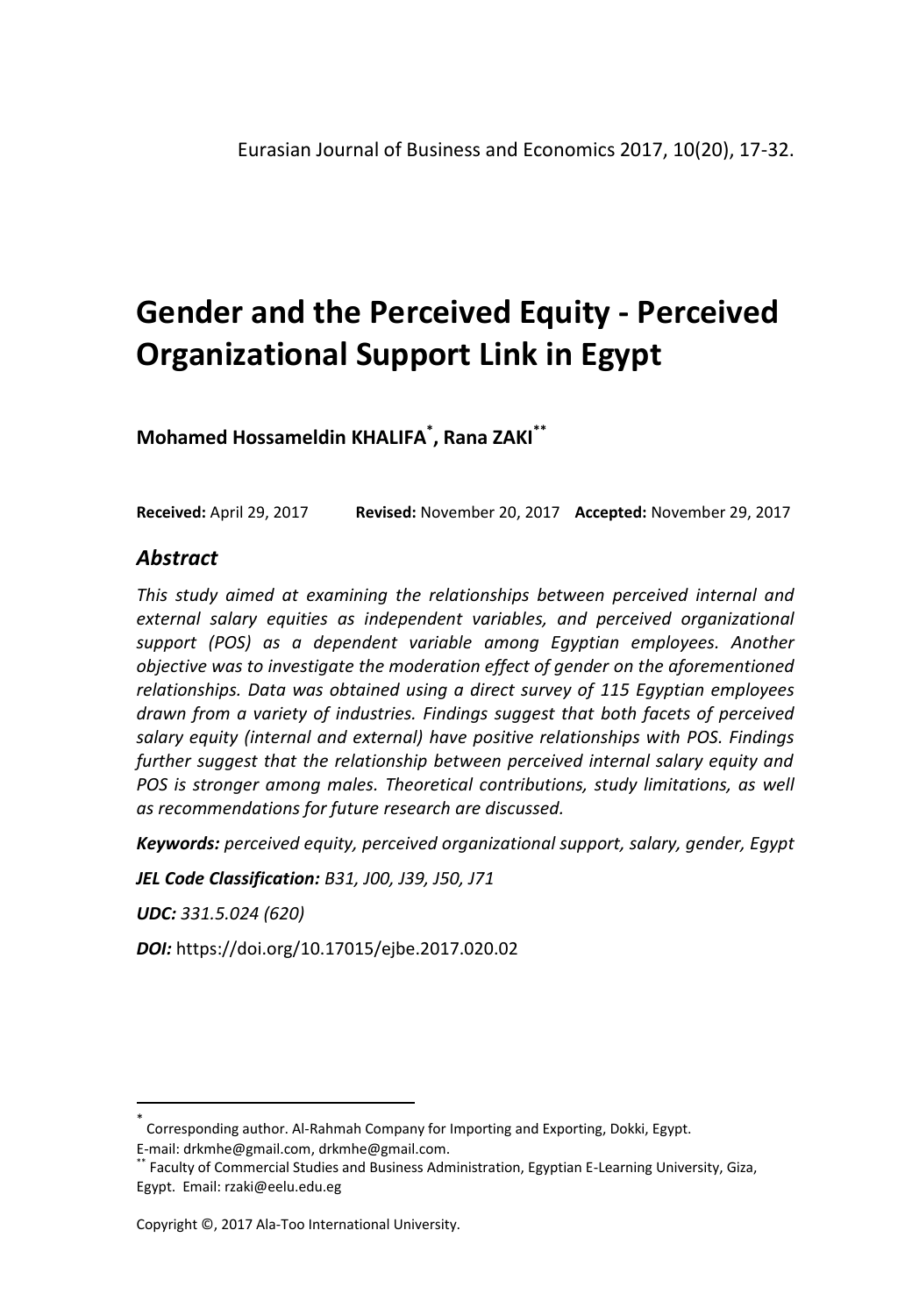# **1. Introduction**

Perceived organizational support (POS) is defined as employees' "global beliefs concerning the extent to which the organization values their contributions and cares about their well-being" (Eisenberger, Huntington, Hutchison, & Sowa, 1986). In line with Organizational Support Theory (Eisenberger et al., 1986), a number of metaanalytic reviews (Rhoades & Eisenberger, 2002; Ambrose & Schminke, 2003; Vacziova, 2016; Kurtessis et al., 2017; Virgolino, Coelho & Ribiero, 2017) recognized perceived equity as an imperative antecedent to POS. According to Equity Theory (Adams, 1963; 1965), perceived equity refers to the extent to which employees feel that they are treated fairly as compared to others inside the organization (internal equity), and outside the organization (external equity).

However, research tackling the perceived equity-POS relationship has been thus far limited to Western and Asian work contexts. Little (or perhaps no) research tackled the relationship using samples from Egypt. This shortage in knowledge constitutes a major deficiency. Employee behavior, and the mechanisms underlying it, vary on the basis of cross-cultural differences (Chhokar, Zhuplev, Fok & Hartman, 2001; Hofstede, 2001; Amgheib, 2016). According to Chhokar et al. (2001), research suggests that cross-cultural dissimilarities affect people conformity to similar sets of beliefs and values, which leads to differences with regards to preferences of outcomes. More pertinent to the present study, equity sensitivity (Wheeler, 2002; Allen, Takeda, & White, 2005) and inequity aversion (Hofstede, 2001) vary among cultures. Thus, it can be expected that the strength of the relationship between perceived equity and POS varies from one national culture to another. Crosscultural differences, therefore, can critically undermine the applicability of existing research findings to the Egyptian work context.

To help fill this knowledge void, the present study intended to examine the relationships between perceived internal and external salary equities, and POS among Egyptians. Additionally, because gender-specific differences have been well established as moderators of relationships among workplace preferences, attitudes and outcomes (Arnania-Kepuladze, 2010), another aim of the present study was to examine the moderation effect of gender on the aforementioned relationships.

In the following subsections of the paper, the rationales behind the proposed hypotheses are discussed. The research methodology adopted is then explained, along with the data analysis and hypotheses-testing results. Study limitations and theoretical contributions are deliberated in the last section.

# **2. Literature and Study Hypotheses Formulation**

# **2.1. Perceived Equity, POS, and the relationship between them**

Building on Festinger's (1957) Cognitive Dissonance Theory, the Equity Theory (Adams, 1963; 1965) argued that the employee processes a ratio of the outcomes he/she receives from a job (such as salary, recognition, fringe benefits, etc.) to the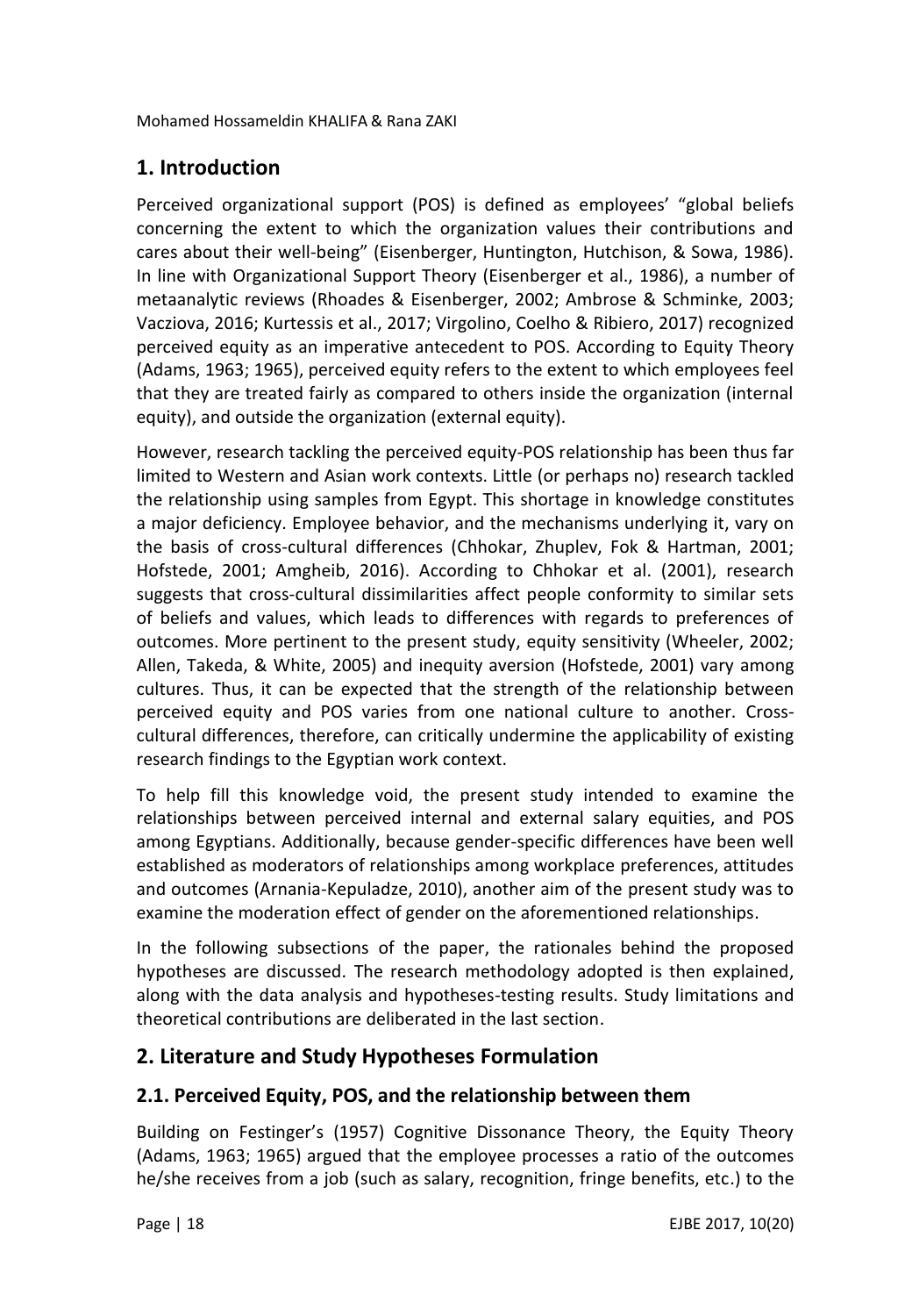inputs he/she brings to the job (such as job effort, experience and loyalty, etc.), and then compares this ratio to the ratios of others inside and outside the organization. If the employee perceives his/her own ratio to be equal to the ratio of the referent, the employee perceives equity. On the other hand, any discrepancy between the two ratios leads to perceived inequity.

Adams argues that employees who perceive themselves under-rewarded compared to others experience distress in the form of 'anger'. Conversely, those who perceive that they are over-compensated relative to others will experience distress in the form of 'a sense of guilt'. The greater the inequity perceived, the greater is the distress felt. According to Carrell and Dittrich (1978), an employee may try to reduce perceived inequity by 'cognitive distortion' of inputs and/or outcomes, by direct alteration of inputs and/or outcomes, and/or by leaving the firm.

Developing an 'equity sensitivity construct', Huseman, Hatfield and Miles (1987) proposed that people reactions to equity and inequity depend on individual preferences for different outcomes/inputs ratios. As such, Huseman et al. (1987) argued that there are three different types of people; 'benevolents', 'equity sensitives' and 'entitleds'. According to Huseman et al. (1987), 'benevolents' are those who prefer their own outcome/input ratio to be less than the ratios of others. 'Equity sensitives' are those who prefer their own outcome/input ratio to be equal to others ratios (complying with the Equity Theory of Adams). Last, 'entitleds' are those who prefer their own ratios to be bigger than the ratios of others.

In the present study, perceived internal salary equity refers to the extent to which an employee perceives that he/she receives an equitable salary as compared to others inside his/her employing organization. On the other hand, perceived external salary equity refers to the extent to which an employee perceives that he/she receives an equitable salary as compared to others working for other organizations.

According to Eisenberger, Huntington, Hutchison and Sowa (1986), POS refers to employees "global beliefs concerning the extent to which the organization values their contributions and cares about their well-being". Eisenberger and Rhoades (2002) assert that, according to the organizational support theory, POS is encouraged by the employees' tendency to assign organizations 'humanlike characteristics'. This cognitive personification of the organization causes the employee to view favorable or unfavorable treatment by organizational agents (such as managers) as a sign that the organization favors or disfavors him/her.

The construct of POS has various consequences that are critical to organizational success. Two meta-analyses of the antecedents and consequences of POS reported that it positively contributed to organizational commitment, job-related affect, job involvement, performance and desire to remain with the organization. On the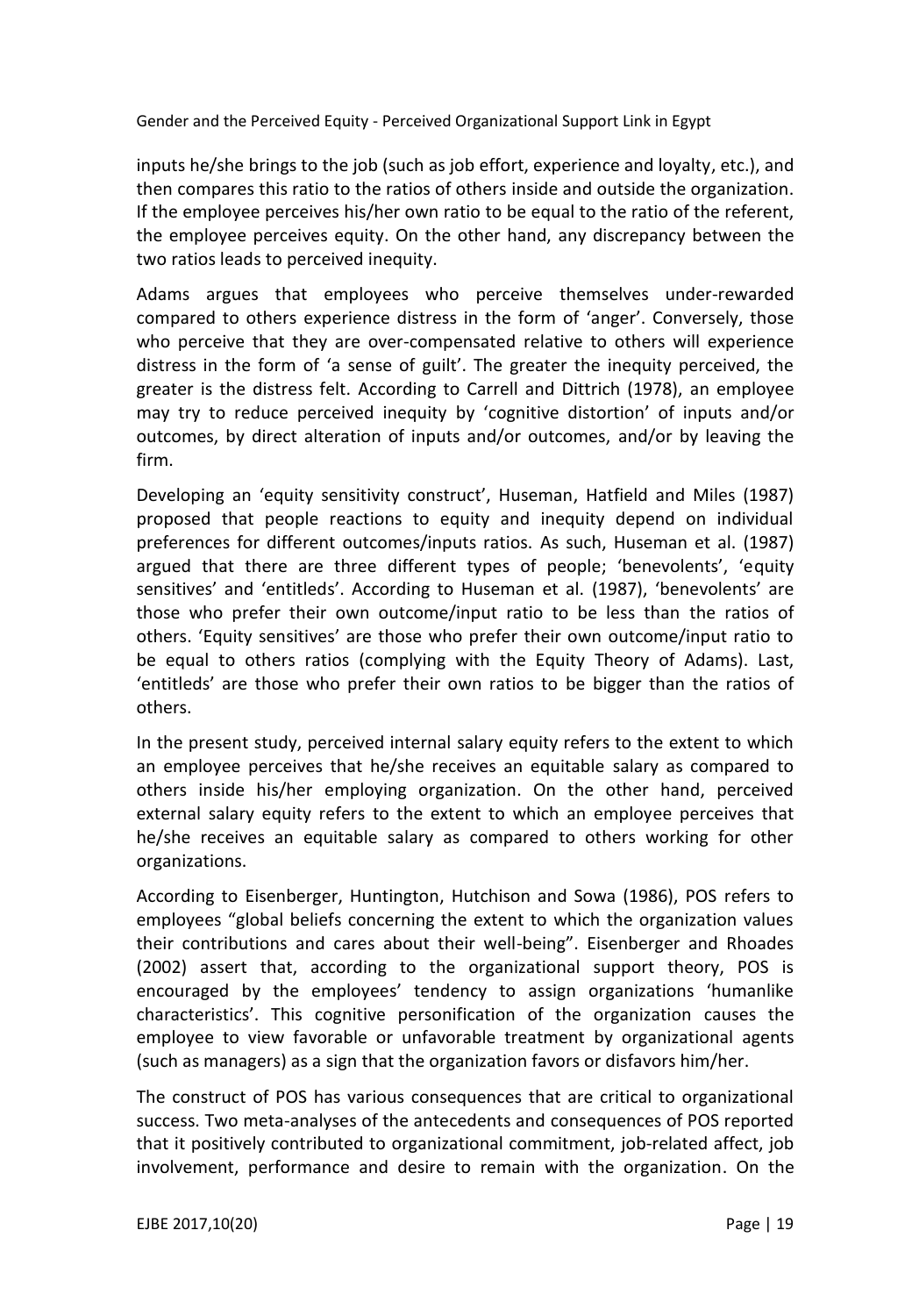other hand, POS negatively related with undesirable outcomes such as turnover, turnover intentions, and other withdrawal behaviors (Rhoades & Eisenberger, 2002; Kurtessis *et al.*, 2017).

Perceived equity has consistently been reported as a positive contributor to POS (Rhoades & Eisenberger, 2002; Ambrose & Schminke, 2003; Vacziova, 2016; Kurtessis *et al.*, 2017; Virgolino, Coelho & Ribiero, 2017). Rhoades and Eisenberger, in a meta-analytic study of the consequences and antecedents of POS, reported that procedural justice (a form of equity) constituted an important antecedent of POS in prior research. Further, in a study of 514 practicing solicitors in Hong Kong, Loi, Hang‐Yue and Foley (2010) reported that both procedural and distributive justice contributed to the development of POS, which mediated their effects on organizational commitment and intention to leave. Furthermore, using a sample of marketing employees, Deconinck (2010) research findings revealed that distributive justice was an antecedent to both POS and perceived supervisor support.

A rationale behind this positive relationship between perceived equity and POS is provided by Shore and Shore (1995). Repeated instances of fairness decisions concerning resource distribution should strongly contribute to POS by indicating a concern for the welfare of employees. However, the relationship between perceived equity and POS has not been studied in the Egyptian work context. Thus, the present study aimed at testing the two following hypotheses to investigate the validity of the theorized positive relationship between perceived fairness and POS among Egyptians:

*Hypothesis 1: There is a statistically significant positive relationship between perceived internal salary equity as an independent variable and POS as a dependent variable among Egyptian employees.*

*Hypothesis 2: There is a statistically significant positive relationship between perceived external salary equity as an independent variable and POS as a dependent variable among Egyptian employees.*

## **2.2. Gender and the Perceived Salary Equity-POS Relationship**

The present study proposes two rationales for assuming a moderation effect of gender on the relationship between perceived salary equity and POS. First, as will be discussed later, there is evidence from the literature that gender affects the importance of the financial aspects of a job to an employee (Hofstede, 2001; Vaskova, 2006). Second, men and women exhibit different sensitivities to equity (Brockner & Adsit, 1986).

Pertaining to the first proposed rationale, due to psychogender-related and cultural factors that shape and cause different gender-specific preferences, men and women demonstrate dissimilar work-related predestinations, needs and interests (Hofstede, 2001; Arnania-Kepuladze, 2010). Hofstede proposed that on the one hand, primary concerns of men are earnings, promotion, responsibility and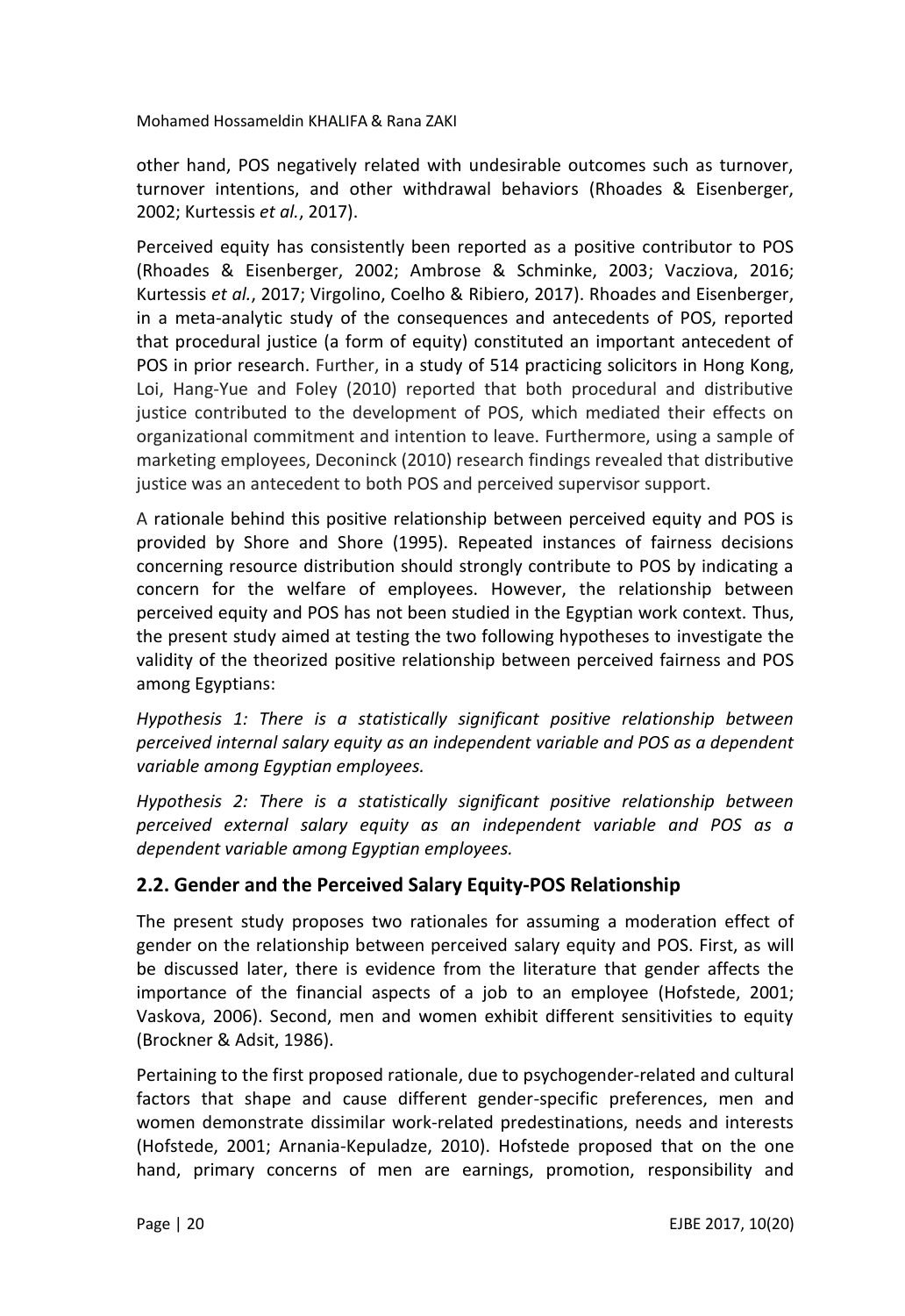autonomy. On the other hand, women have a tendency to place more emphasis on issues like social networking, task significance and job security. In support of Hofstede's (2001) assertion, Vaskova (2006) reported that males exhibited more response than females to 'instrumental motivators' that covered basic salary and bonuses. Females, on the other hand, cared more than males for 'softer issues' such as inter-personal relations and work-family reconciling HR practices. Additionally, research had consistently reported that male employees are more prospective to negotiate for higher salaries, while females exhibited more willingness to work for lower wages (Leibbrandt & List, 2014). In a strong malebreadwinner society like Egypt, the tolerability of this notion would be stronger. This is because men in strong male breadwinner societies are self-perceived as primary earners, and women tend to perceive themselves as secondary-earners who show less care for paid employment due to work-life balance issues (Barrett & McIntosh, 2015).

Secondly, according to Kahn et al. (1980), while women are more concerned about interpersonal success, men are more concerned about competitive success. According to Kahn et al. (1980), this difference is encouraged by different interaction objectives, As per Witt and Nye (1992), this difference makes women relatively care more for 'equality', and men to care more for 'equity'. 'Equality' here refers to "distributing resources equally disregarding individual inputs", while 'equity' refers to "distributing outcomes to individuals in direct proportion to their inputs" (Brockner & Adsit, 1986). In line with Brockner and Adsit, this leads to men being more sensitive than women to equity.

Given the above discussions, two propositions were made by the present study: (1) men care more than women for salary, and (2) men are more sensitive than women are to 'equity'. Accordingly, the two following hypotheses were also tested:

*Hypothesis 3: The relationship between perceived internal salary equity and POS will be stronger among Egyptian male employees than among female employees.*

*Hypothesis 4: The relationship between perceived external salary equity and POS will be stronger among Egyptian male employees than among female employees.*

Figure 1 depicts the conceptual framework of the present study, and illustrates the interrelationships among the study constructs.

# **3. Methods**

## **3.1. Sampling**

The data needed for the present study was obtained using a direct self-report, pencil-and-paper survey of 149 Egyptian employees. Table 1 reports the demographic characteristics of the respondents. Participants who were whitecollar employees drawn from a variety of industries (education, manufacturing, and others) were directly approached, and asked to participate in the survey.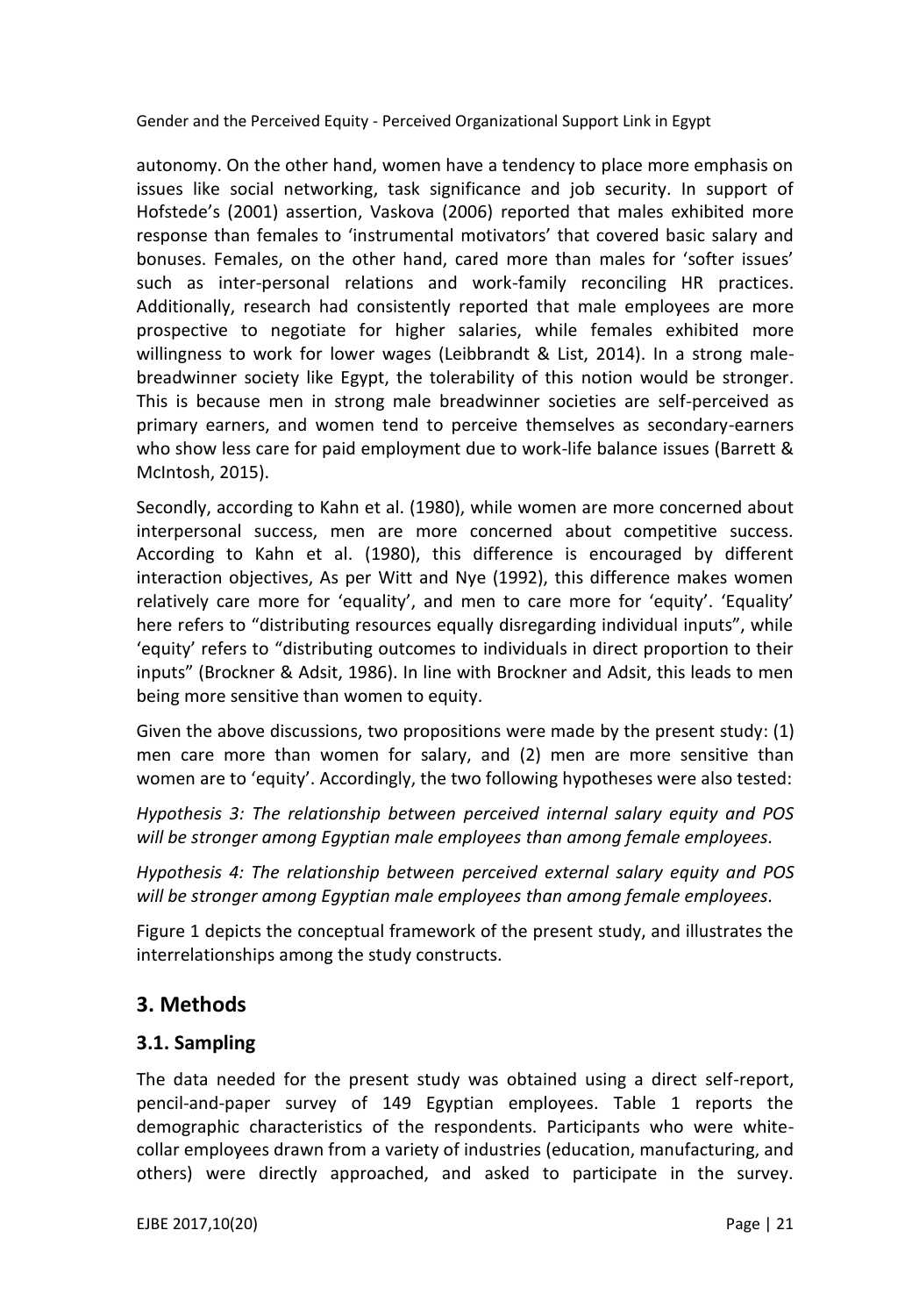Anonymity was guaranteed to reduce the method bias that may result from socially-desirable responses. A total number of 115 usable questionnaires were returned and used for analysis. Because the questionnaire was administered in English language in an Arab country, participants were asked not to take part unless they held at least a Bachelor's degree of which the main language of teaching and assessment was English. This constitutes a limitation, as discussed later in the conclusion section.



**Figure1. Conceptual Framework of the Study**

| Gender                                       | N  | %     |
|----------------------------------------------|----|-------|
| Males                                        | 63 | 54.80 |
| Females                                      | 52 | 45.20 |
| Age Group (years)                            | Ν  | %     |
| $21 - 30$                                    | 24 | 20.87 |
| $31 - 40$                                    | 51 | 44.35 |
| $41 - 50$                                    | 20 | 17.39 |
| $51 - 60$                                    | 18 | 15.65 |
| More than 60                                 | 2  | 01.74 |
| Tenure with the current organization (years) | Ν  | %     |
| $0 - 5$                                      | 68 | 59.13 |
| $6 - 10$                                     | 24 | 20.87 |
| $11 - 20$                                    | 23 | 20.00 |

# **3.2. Measurement**

## **3.2.1. Independent Measures**

**3.2.1.1. Perceived Internal Salary Equity.** Three items were used to measure perceived internal salary equity. The items were adapted from Roberts, Cooper and Lawrence's (1999) perception of salary equity scale. Each item prompted the participant to rate his/her agreement with a statement denoting that he/she receives a fair salary compared to other employees inside the employing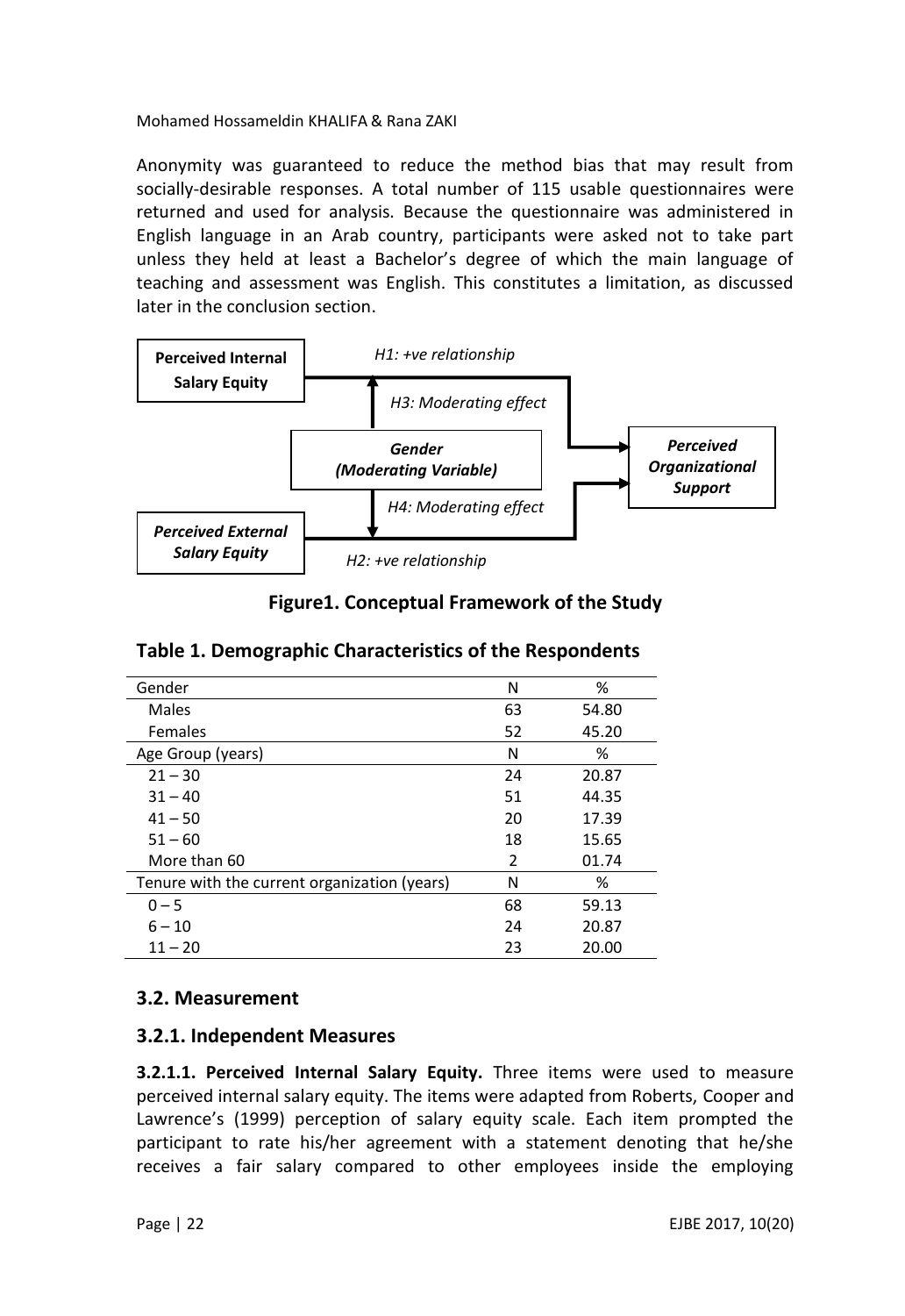organization. The three items used in the present study were as follows: (1) "*My salary is fair given what my co-workers make*", (2) "*My salary is fair compared to the salaries of others in my employing organization*", and (3) "*All in all, my annual salary is not fair considering what my co-workers get*" (reverse-scored). Responses were obtained using a five-point Likert scale, where  $5 = 1$  totally believe so',  $4 = 1$ believe so',  $3 = 1$  don't know',  $2 = 1$  don't believe so' and  $1 = 1$  totally don't believe so'*.* Scores of the three items were to be averaged to calculate a perceived internal salary equity index. A higher index indicates higher perceived internal salary equity.

**3.2.2.2. Perceived External Salary Equity.** Three items were used to measure perceived external salary equity. The items were adapted from Roberts, Cooper and Lawrence's (1999) perception of salary equity scale. Each item prompted the participant to rate his/her agreement with a statement denoting that he/she receives a fair salary compared to employees working for other organizations. The three items used in the present study were as follows: (1) "*My salary is fair given what similar employees at other companies make*", (2) "*My salary is fair compared to the salaries of employees of other organizations*", and (3) "*All in all, my annual salary is not fair considering what other organizations give to their employees*" (reverse-scored). Responses were obtained using a five-point Likert scale, where 5  $=$  'I totally believe so',  $4 =$  'I believe so',  $3 =$  'I don't know',  $2 =$  'I don't believe so' and 1 = 'I totally don't believe so'*.* Scores of the three items were to be averaged to calculate a perceived internal salary equity index. A higher index indicates higher perceived internal salary equity.

## **3.2.2. Dependent Measure (POS)**

POS was measured using six items, all of which were adapted from Eisenberger, Hullington, Hutchison and Sowa's (1986) 36-item POS scale. According to Rhoades and Eisenberger (2002, p. 699), "because the original scale is unidimensional and has high internal reliability, the use of shorter versions does not appear problematic. Prudence nevertheless dictates that both facets of the definition of POS (valuation of employees' contribution and care about employees' well-being) be represented in short versions of the questionnaire", which was considered during the selection of the items used in the present study. The items used in the present study were as follows: (1) "*My employing organization values my contribution to its well-being*", (2) "*My employing organization fails to appreciate any extra effort from me*" (reverse-scored), (3) "*My employing organization would ignore any complaint from me*" (reverse-scored), (4) "*My employing organization really cares about my well-being*", (5) "*Even if I did the best job possible, my employing organization would fail to notice*" (reverse-scored), and (6) "*My employing organization cares about my general satisfaction at work*". Responses were obtained using a five-point simple Likert scale, where  $5 =$  'Strongly agree',  $4 =$ 'Agree', 3 = 'Undecided', 2 = 'Disagree', and 1 = 'Strongly disagree'. The scores of the six items were to be averaged to calculate an overall POS index. A higher index indicates higher POS.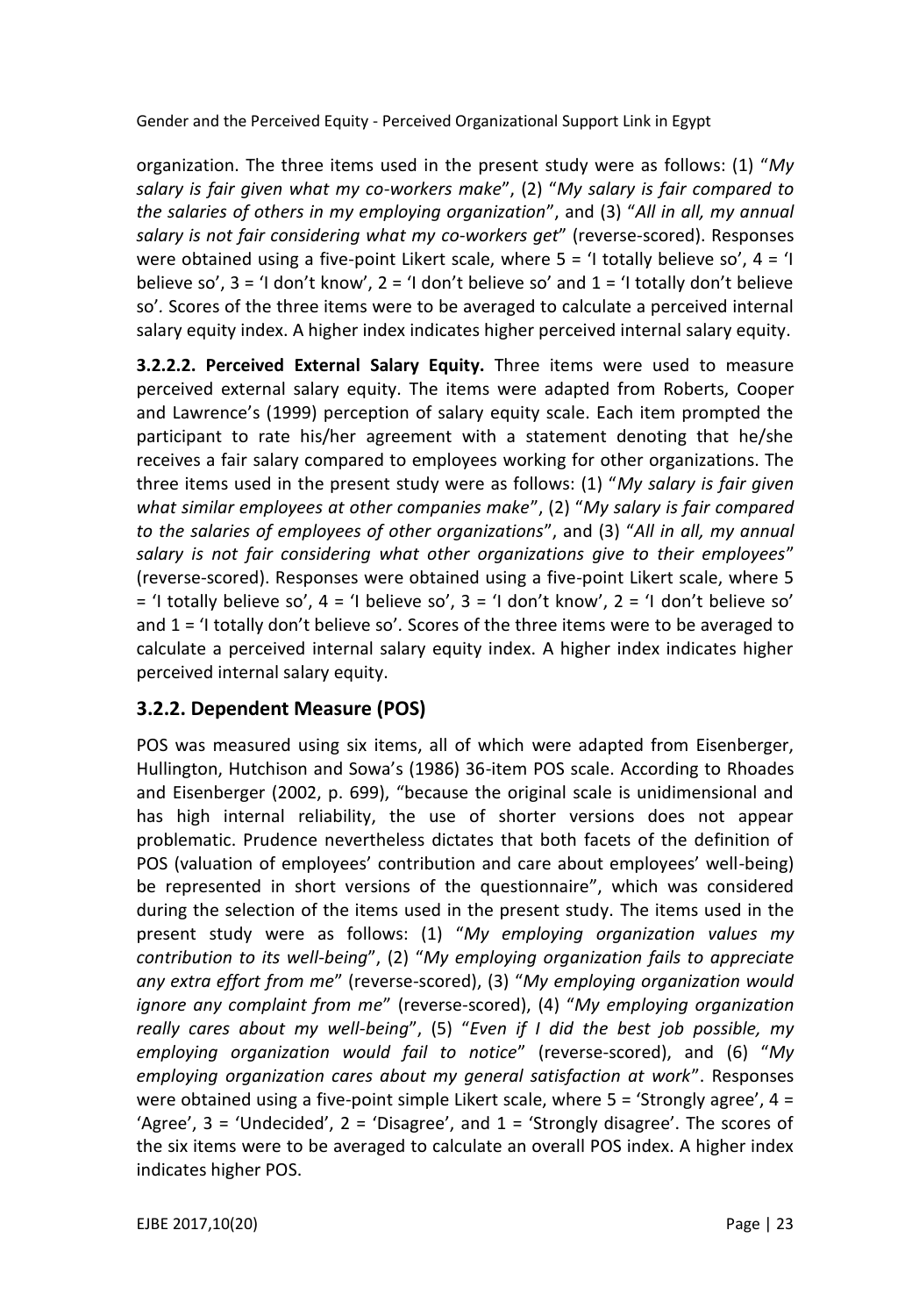# **4. Analysis and Findings**

## **4.1. Validity and reliability assessments**

The construct validity of the present study scales was assessed using exploratory factor analysis, with principal component analysis (PCA) as the factor extraction method, and the Varmiax method for rotation. The items of all the three scales were analyzed together. Factor loadings and reliabilities of the scales (Cronbach's alphas) are reported in Table 2.

| Components         | <b>Items</b>      | <b>Factor loadings</b> | Cronbach's alphas |
|--------------------|-------------------|------------------------|-------------------|
|                    | Item 1            | 0.79                   |                   |
| Perceived Internal | Item <sub>2</sub> | 0.69                   | 0.78              |
| Salary Equity      | Item 3            | 0.73                   |                   |
| Perceived External | Item 1            | 0.68                   |                   |
| Salary Equity      | Item <sub>2</sub> | 0.74                   | 0.70              |
|                    | Item 3            | 0.61                   |                   |
|                    | Item 1            | 0.66                   |                   |
|                    | Item <sub>2</sub> | 0.69                   |                   |
| POS                | Item 3            | 0.88                   | 0.72              |
|                    | Item 4            | 0.81                   |                   |
|                    | Item 5            | 0.65                   |                   |

**Table 2. Factor loadings and reliabilities**

*Factor extraction method: Principal component analysis. Rotation method: Varimax*

Table 3 shows the sample means, standard deviations, skewness, excess kurtosis, Cronbach's alphas as well as the correlations among variables. Methodology and hypotheses-testing results are detailed in the following subsections.

# **4.1. Testing Hypothesis 1**

Hypothesis 1 was tested using linear regression analysis with perceived internal salary equity as the independent variable and POS as the dependent variable. As shown in Table 4, the positive coefficient of perceived internal salary equity (+0.498, statistically significant at the *p < 0.001* level) suggests a significant positive relationship between perceived internal salary equity and POS. Thus Hypothesis 1 was supported. 27.3% of the variance in POS could be explained by perceived internal salary equity.

# **4.1. Testing Hypothesis 2**

Hypothesis 2 was also tested using regression analysis with perceived external salary equity as the independent variable and POS as the dependent variable. As shown in Table 5, the positive coefficient of perceived external salary equity (+0.50, statistically significant at the  $p < 0.001$  level) also suggests a significant positive relationship between perceived external salary equity and POS. Thus Hypothesis 2 was also supported. 26.2% of the variance in POS could be explained by perceived external salary equity.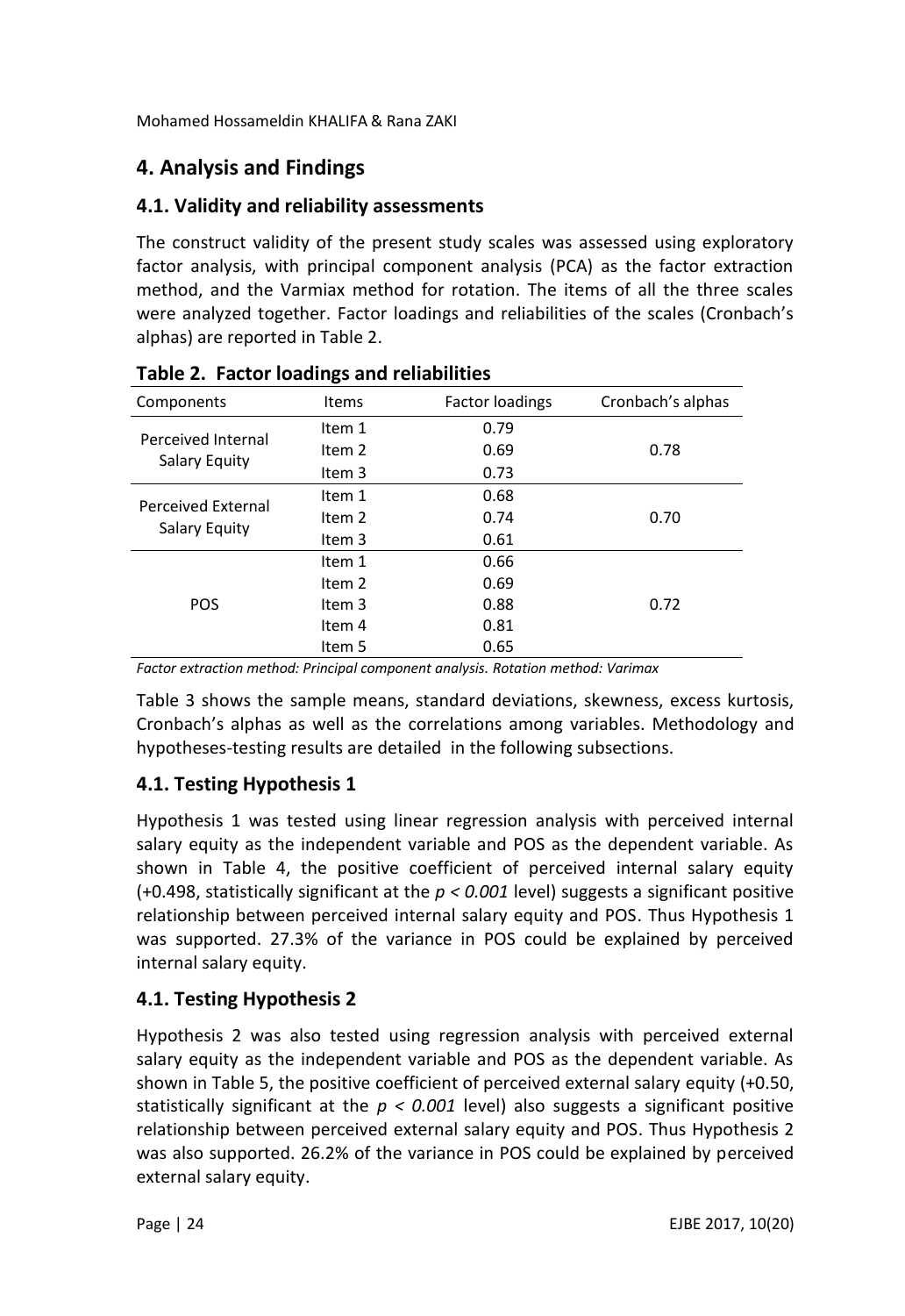| Internal Salary<br>Perceived<br>$0.477***$<br>$0.528*$<br>$0.44**$<br>Equity<br>$0.54*$<br>$0.72*$<br>ı<br>J.<br>ſ<br>ſ<br>Cronbach's<br>Alpha<br>$0.78*$<br>$0.72*$<br>$0.70*$<br>f,<br>ı<br>kurtosis<br>Excess<br>$-0.34$<br>0.14<br>$-0.11$<br>3.16<br>$-0.57$<br>1.30<br>0.28<br>0.77<br>0.90<br>0.38<br>Skewness<br>$-0.20$<br>$-0.26$<br>1.24<br>0.06<br>0.13<br>0.25<br>0.51<br>0.82<br>0.22<br>1.03<br>8.58<br>0.59<br>0.64<br>0.62<br>0.59<br>0.61<br>0.62<br>0.61<br>8.37<br>0.61<br>G<br>Mean<br>32.90<br>31.32<br>2.59<br>2.84<br>2.74<br>2.64<br>2.66<br>2.90<br>2.68<br>2.60<br>Salary Equity<br>Perceived External Salary Equity<br>Salary Equity<br>Salary Equity<br>Salary Equity<br>Salary Equity<br>Perceived Organizational<br>Perceived Organizational<br>Perceived Organizational<br>Variables<br>Perceived External<br>Perceived External<br>Perceived Internal<br>Perceived Internal<br>Perceived Internal<br>All respondents<br>Females<br>Support<br>Support<br>Males<br>Age<br>Age |                                        | Correlations                           |
|---------------------------------------------------------------------------------------------------------------------------------------------------------------------------------------------------------------------------------------------------------------------------------------------------------------------------------------------------------------------------------------------------------------------------------------------------------------------------------------------------------------------------------------------------------------------------------------------------------------------------------------------------------------------------------------------------------------------------------------------------------------------------------------------------------------------------------------------------------------------------------------------------------------------------------------------------------------------------------------------------------------|----------------------------------------|----------------------------------------|
|                                                                                                                                                                                                                                                                                                                                                                                                                                                                                                                                                                                                                                                                                                                                                                                                                                                                                                                                                                                                               | External Salary<br>Perceived<br>Equity | Organizational<br>Perceived<br>Support |
|                                                                                                                                                                                                                                                                                                                                                                                                                                                                                                                                                                                                                                                                                                                                                                                                                                                                                                                                                                                                               |                                        |                                        |
|                                                                                                                                                                                                                                                                                                                                                                                                                                                                                                                                                                                                                                                                                                                                                                                                                                                                                                                                                                                                               |                                        |                                        |
|                                                                                                                                                                                                                                                                                                                                                                                                                                                                                                                                                                                                                                                                                                                                                                                                                                                                                                                                                                                                               | $\overline{\phantom{0}}$               |                                        |
|                                                                                                                                                                                                                                                                                                                                                                                                                                                                                                                                                                                                                                                                                                                                                                                                                                                                                                                                                                                                               | $0.518*$                               | $\overline{\phantom{0}}$               |
|                                                                                                                                                                                                                                                                                                                                                                                                                                                                                                                                                                                                                                                                                                                                                                                                                                                                                                                                                                                                               | J.                                     | ×                                      |
|                                                                                                                                                                                                                                                                                                                                                                                                                                                                                                                                                                                                                                                                                                                                                                                                                                                                                                                                                                                                               |                                        |                                        |
|                                                                                                                                                                                                                                                                                                                                                                                                                                                                                                                                                                                                                                                                                                                                                                                                                                                                                                                                                                                                               |                                        |                                        |
|                                                                                                                                                                                                                                                                                                                                                                                                                                                                                                                                                                                                                                                                                                                                                                                                                                                                                                                                                                                                               | 1                                      |                                        |
|                                                                                                                                                                                                                                                                                                                                                                                                                                                                                                                                                                                                                                                                                                                                                                                                                                                                                                                                                                                                               | $0.59*$                                | ⊣                                      |
|                                                                                                                                                                                                                                                                                                                                                                                                                                                                                                                                                                                                                                                                                                                                                                                                                                                                                                                                                                                                               | ı                                      | ı                                      |
|                                                                                                                                                                                                                                                                                                                                                                                                                                                                                                                                                                                                                                                                                                                                                                                                                                                                                                                                                                                                               |                                        |                                        |
|                                                                                                                                                                                                                                                                                                                                                                                                                                                                                                                                                                                                                                                                                                                                                                                                                                                                                                                                                                                                               |                                        |                                        |
|                                                                                                                                                                                                                                                                                                                                                                                                                                                                                                                                                                                                                                                                                                                                                                                                                                                                                                                                                                                                               | 1                                      |                                        |
| $-0.76$<br>$-0.18$<br>0.55<br>2.98<br>Support                                                                                                                                                                                                                                                                                                                                                                                                                                                                                                                                                                                                                                                                                                                                                                                                                                                                                                                                                                 | $0.41**$<br>$0.32**$                   | ⊣                                      |
| ı<br>ı<br>$-0.30$<br>0.70<br>8.55<br>34.7<br>Age                                                                                                                                                                                                                                                                                                                                                                                                                                                                                                                                                                                                                                                                                                                                                                                                                                                                                                                                                              | $\mathbf{I}$                           | $\blacksquare$                         |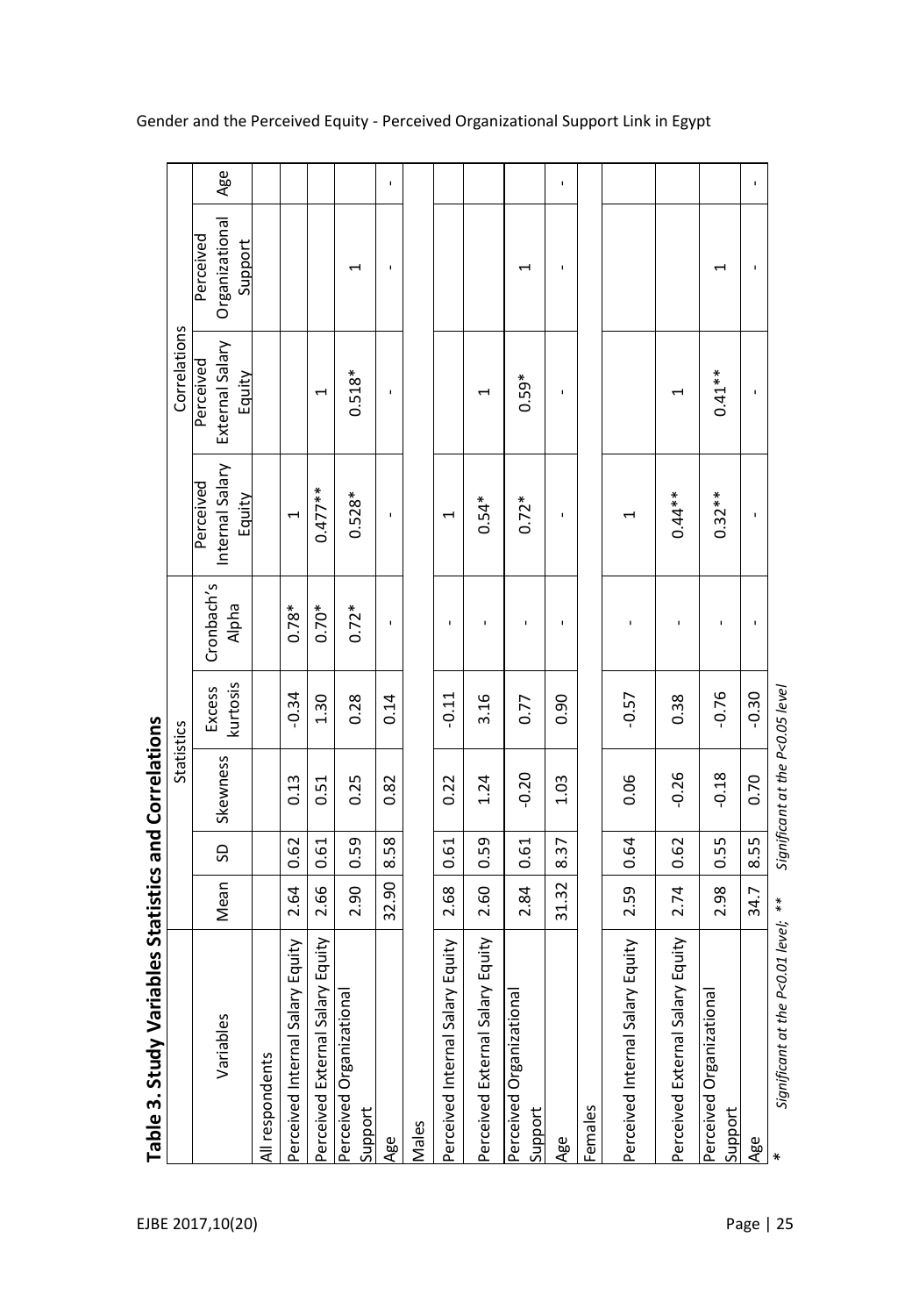| Independent Variable: Perceived internal salary equity |              |          |        |         |       |       |  |  |
|--------------------------------------------------------|--------------|----------|--------|---------|-------|-------|--|--|
| Dependent Variable: POS                                |              |          |        |         |       |       |  |  |
|                                                        |              | Standard |        |         | Lower | Upper |  |  |
|                                                        | Coefficients | Error    | t Stat | P-value | 95%   | 95%   |  |  |
| Intercept                                              | 1.588        | 0.204    | 7.778  | $4F-12$ | 1.183 | 1.992 |  |  |
| Perceived internal                                     | 0.498        | 0.075    | 6.617  | 1F-09   | 0.349 | 0.647 |  |  |
| salary equity                                          |              |          |        |         |       |       |  |  |
| .                                                      | _ _ .        |          |        |         |       |       |  |  |

#### **Table 4. Linear Regression Analysis Results**

 *Adjusted R-Squared = 0.273, F (1, 115) = 43.79, p<0.001*

#### **Table 5. Linear Regression Analysis Results**

Independent Variable: Perceived external salary equity Dependent Variable: POS

|                    |              | Lower | Upper  |         |       |       |
|--------------------|--------------|-------|--------|---------|-------|-------|
|                    | Coefficients | Error | t Stat | P-value | 95%   | 95%   |
| Intercept          | 1.566        | 0.213 | 7.355  | $3F-11$ | 1.144 | 1.988 |
| Perceived external | 0.502        | 0.078 | 6.438  | $3F-09$ | 0.347 | 0.656 |
| salary equity      |              |       |        |         |       |       |

*Adjusted R-Squared = 0.262, F (1, 115) = 41.45, p<0.001*

#### **4.3. Testing Hypothesis 3**

To test Hypothesis 3, POS was regressed on perceived internal salary equity in the males group (Table 6) and in the females group (Table 7). As shown in Tables 5 and 6, the statistically significant positive coefficients of perceived internal salary equity among males (+0.716) and females (+0.277) suggest that perceived internal salary equity and POS are positively related in both groups. However, the bigger regression coefficient of perceived internal salary equity for the males group (+0.716 versus +0.277 for females) suggests that the relationship between perceived internal salary equity and POS is stronger among males.

#### **Table 6. Linear Regression Analysis Results**

| Independent Variable: Perceived internal salary equity (males) |              |          |        |         |       |       |  |
|----------------------------------------------------------------|--------------|----------|--------|---------|-------|-------|--|
| Dependent Variable: POS (males)                                |              |          |        |         |       |       |  |
|                                                                |              | Standard |        |         | Lower | Upper |  |
|                                                                | Coefficients | Error    | t Stat | P-value | 95%   | 95%   |  |
| Intercept                                                      | 0.919        | 0.244    | 3.771  | $4F-04$ | 0.432 | 1.406 |  |
| Perceived internal<br>salary equity                            | 0.716        | 0.089    | 8.075  | $3F-11$ | 0.538 | 0.893 |  |

 *Adjusted R-Squared = 0.509, F (1, 63) = 65.21, p<0.001*

The statistical significance of the difference between the two regression coefficients of perceived internal salary equity in both groups was tested using a multiple regression analysis that was conducted on all respondents (males and females). The dependent variable in this analysis was POS. The independent variables were: perceived internal salary equity, Gender (a dummy variable coded 1 for male respondents and 0 for female respondents), and an interaction term;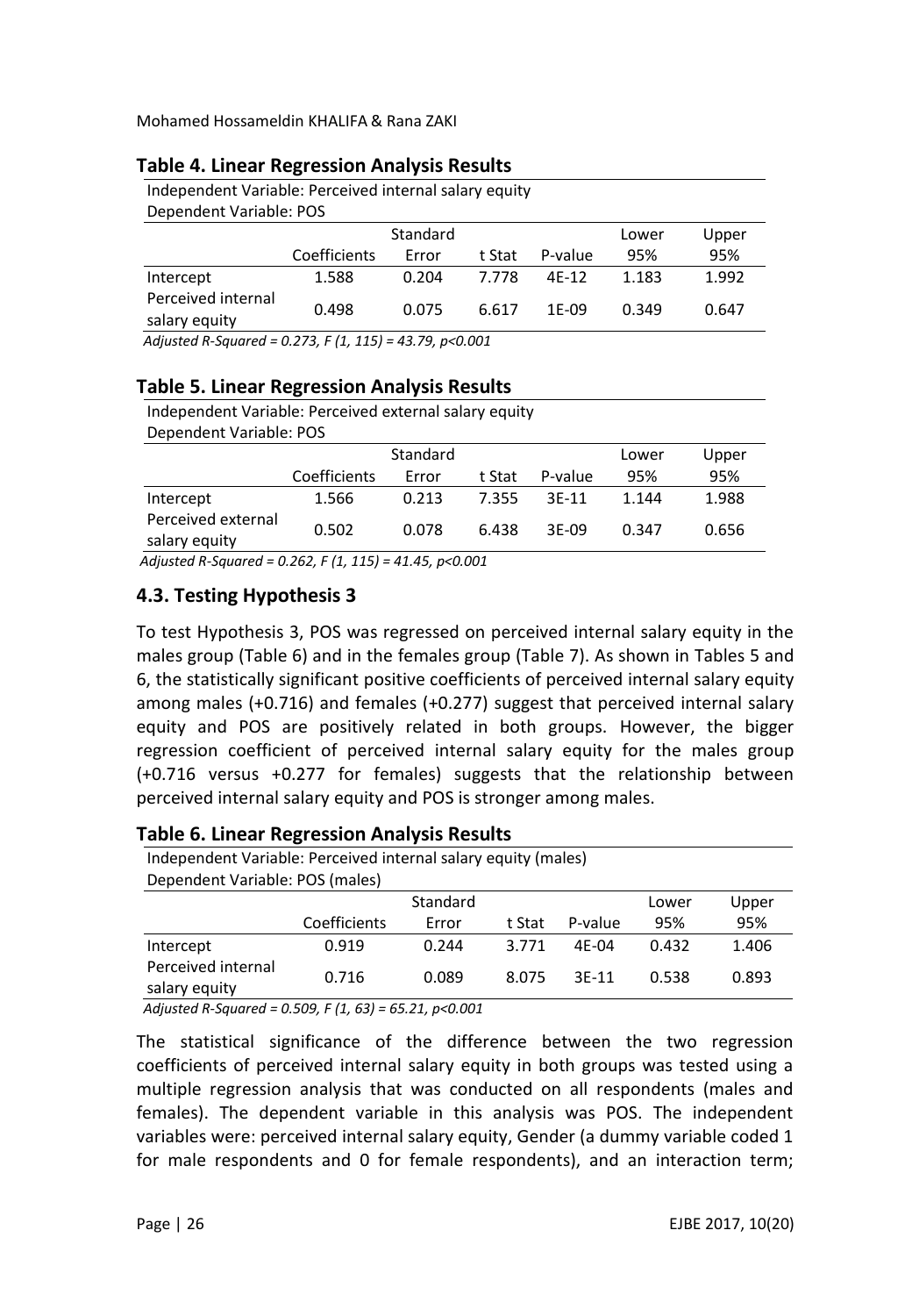Perceived internal salary equity\*Gender (the product of perceived internal salary equity and Gender). The null hypothesis was that the regression coefficients of perceived internal salary equity for males and females are not significantly different. This null hypothesis was tested by the interaction term perceived internal salary equity\*Gender. As shown in Table 8, the t-stat for the regression coefficient of perceived internal salary equity\*Gender is statistically significant at the *p* < 0.005 level. The null hypothesis was rejected, and it was concluded that the regression coefficient of perceived internal salary equity for males is significantly higher. Thus, Hypothesis 3 was also supported. Details on the procedure of using interaction terms to test for moderation effects can be found in the works of Cohen et al. (2013), and Frazier, Barron and Tix (2004).

| <b>Table 7. Linear Regression Analysis Results</b>               |                                   |          |        |         |       |       |  |
|------------------------------------------------------------------|-----------------------------------|----------|--------|---------|-------|-------|--|
| Independent Variable: Perceived internal salary equity (females) |                                   |          |        |         |       |       |  |
|                                                                  | Dependent Variable: POS (females) |          |        |         |       |       |  |
|                                                                  |                                   | Standard |        |         | Lower | Upper |  |
|                                                                  | Coefficients                      | Error    | t Stat | P-value | 95%   | 95%   |  |
| Intercept                                                        | 2.263                             | 0.310    | 7.293  | $2F-09$ | 1.640 | 2.887 |  |
| Perceived internal<br>salary equity                              | 0.277                             | 0.116    | 2.378  | 0.0212  | 0.043 | 0.511 |  |
|                                                                  | $0.001 - 11.01 = 000$             |          |        |         |       |       |  |

 *Adjusted R-Squared = 0.084, F (1, 52) = 5.66, p<0.05*

#### **Table 8. Multiple Regression Analysis Results**

Independent Variables: Perceived internal salary equity, Gender, Perceived internal salary equity\*Gender. Dependent Variable: POS

|                      |              | Lower | Upper   |         |          |         |
|----------------------|--------------|-------|---------|---------|----------|---------|
|                      | Coefficients | Error | t Stat  | P-value | 95%      | 95%     |
| Intercept            | 2.263        | 0.279 | 8.107   | 8E-13   | 1.710    | 2.817   |
| Perceived internal   |              |       |         |         |          |         |
| salary equity        | 0.277        | 0.105 | 2.644   | 0.0094  | 0.069    | 0.485   |
| Gender               | $-1.340$     | 0.389 | $-3.45$ | 0.0008  | $-2.116$ | $-0.57$ |
| Perceived internal   |              |       |         |         |          |         |
| salary equity*Gender | 0.439        | 0.144 | 3.048   | 0.0029  | 0.153    | 0.724   |

*Adjusted R-Squared = 0.342, F (1, 115) = 20.72, p<0.001*

## **4.4. Testing Hypothesis 4**

To test Hypothesis 4, POS was regressed on perceived external salary equity in the males group (Table 9) and in the females group (Table 10). As shown in Tables 8 and 9, the statistically significant positive coefficients of perceived external salary equity among males (+0.613) and females (+0.366) suggest that perceived external salary equity and POS are positively related in both groups. The bigger regression coefficient of perceived external salary equity for the males group suggests that the relationship between perceived external salary equity and POS is stronger among males.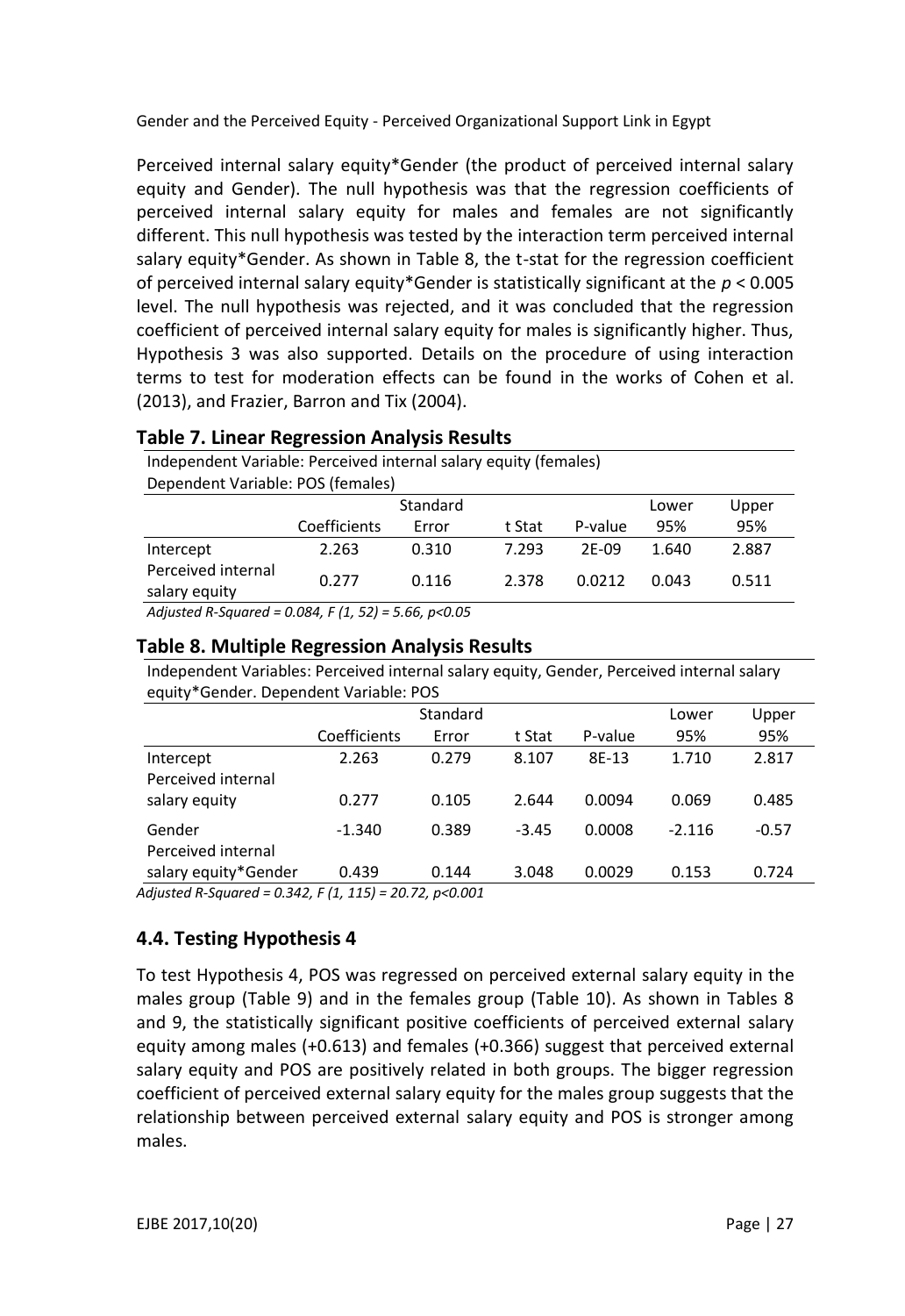| Independent Variable: Perceived external salary equity (males) |       |                                                      |  |             |       |           |  |  |
|----------------------------------------------------------------|-------|------------------------------------------------------|--|-------------|-------|-----------|--|--|
| Dependent Variable: POS (males)                                |       |                                                      |  |             |       |           |  |  |
|                                                                |       | Coefficients Standard Error t Stat P-value Lower 95% |  |             |       | Upper 95% |  |  |
| Intercept                                                      | 1.244 | 0.284                                                |  | 4.373 5E-05 | 0.675 | 1.812     |  |  |
| Perceived external<br>salary equity                            | 0.613 | 0.107                                                |  | 5.748 3F-07 | 0.399 | 0.826     |  |  |
| $A$ diusted B Caugred - 0.341 F/1 C31 - 33.04 p < 0.001        |       |                                                      |  |             |       |           |  |  |

#### **Table 9. Linear Regression Analysis Results**

*Adjusted R-Squared = 0.341, F (1, 63) = 33.04, p<0.001*

#### **Table 10. Linear Regression Analysis Results**

| Independent Variable: Perceived external salary equity (females)                                                                                                |       |                                            |       |       |           |           |  |
|-----------------------------------------------------------------------------------------------------------------------------------------------------------------|-------|--------------------------------------------|-------|-------|-----------|-----------|--|
| Dependent Variable: POS (females)                                                                                                                               |       |                                            |       |       |           |           |  |
|                                                                                                                                                                 |       | Coefficients Standard Error t Stat P-value |       |       | Lower 95% | Upper 95% |  |
| Intercept                                                                                                                                                       | 1.979 | 0.322                                      | 6.153 | 1F-07 | 1.333     | 2.626     |  |
| Perceived external                                                                                                                                              |       |                                            |       |       |           |           |  |
| salary equity                                                                                                                                                   | 0.366 | 0.115                                      | 3.19  | 0.002 | 0.135     | 0.596     |  |
| $\overline{AB}$ $\overline{AB}$ $\overline{BC}$ $\overline{AB}$ $\overline{AB}$ $\overline{BC}$ $\overline{BC}$ $\overline{BC}$ $\overline{BC}$ $\overline{BC}$ |       |                                            |       |       |           |           |  |

*Adjusted R-Squared = 0.152, F (1, 52) = 10.18, p<0.005*

The same procedure used for testing hypothesis 3 was used. The statistical significance of the difference between the two regression coefficients of perceived external salary equity in both groups was tested using a multiple regression analysis that was conducted on all respondents. The dependent variable in this analysis was POS. The independent variables were: perceived external salary equity, Gender (a dummy variable coded 1 for male respondents and 0 for female respondents), and an interaction term; perceived external salary equity\*Gender (the product of perceived external salary equity and Gender). The null hypothesis was that the regression coefficients of perceived external salary equity for males and females are not significantly different. This null hypothesis was tested by the interaction term perceived external salary equity\*Gender. As shown in Table 11, the t-value for the regression coefficient of perceived external salary equity\*Gender is statistically insignificant. The null hypothesis was not rejected, and it was concluded that the regression coefficient of perceived external salary equity for males is not significantly higher. Thus, Hypothesis 4 was not supported.

| Independent Variables: Perceived external salary equity, Gender, Perceived external salary |              |          |          |         |          |       |  |  |
|--------------------------------------------------------------------------------------------|--------------|----------|----------|---------|----------|-------|--|--|
| equity*Gender. Dependent Variable: POS                                                     |              |          |          |         |          |       |  |  |
|                                                                                            |              | Standard |          |         |          |       |  |  |
|                                                                                            | Coefficients | Error    | t Stat   | P-value | 95%      | 95%   |  |  |
| Intercept                                                                                  | 1.979        | 0.317    | 6.244    | 8E-09   | 1.351    | 2.608 |  |  |
| Perceived external                                                                         |              |          |          |         |          |       |  |  |
| salary equity                                                                              | 0.366        | 0.113    | 3.237    | 0.0016  | 0.142    | 0.590 |  |  |
| Gender                                                                                     | $-0.736$     | 0.4283   | $-1.720$ | 0.0886  | $-1.584$ | 0.113 |  |  |
| Perceived external                                                                         |              |          |          |         |          |       |  |  |
| salary equity*Gender                                                                       | 0.247        | 0.1563   | 1.580    | 0.117   | $-0.063$ | 0.557 |  |  |
| $A\sin\theta$ $B\cos\theta$ = 0.250 $F(1, 11F)$ = 15 $R\approx 0.001$                      |              |          |          |         |          |       |  |  |

#### **Table 11. Multiple Regression Analysis Results**

*Adjusted R-Squared = 0.269, F (1, 115) = 15, p<0.001*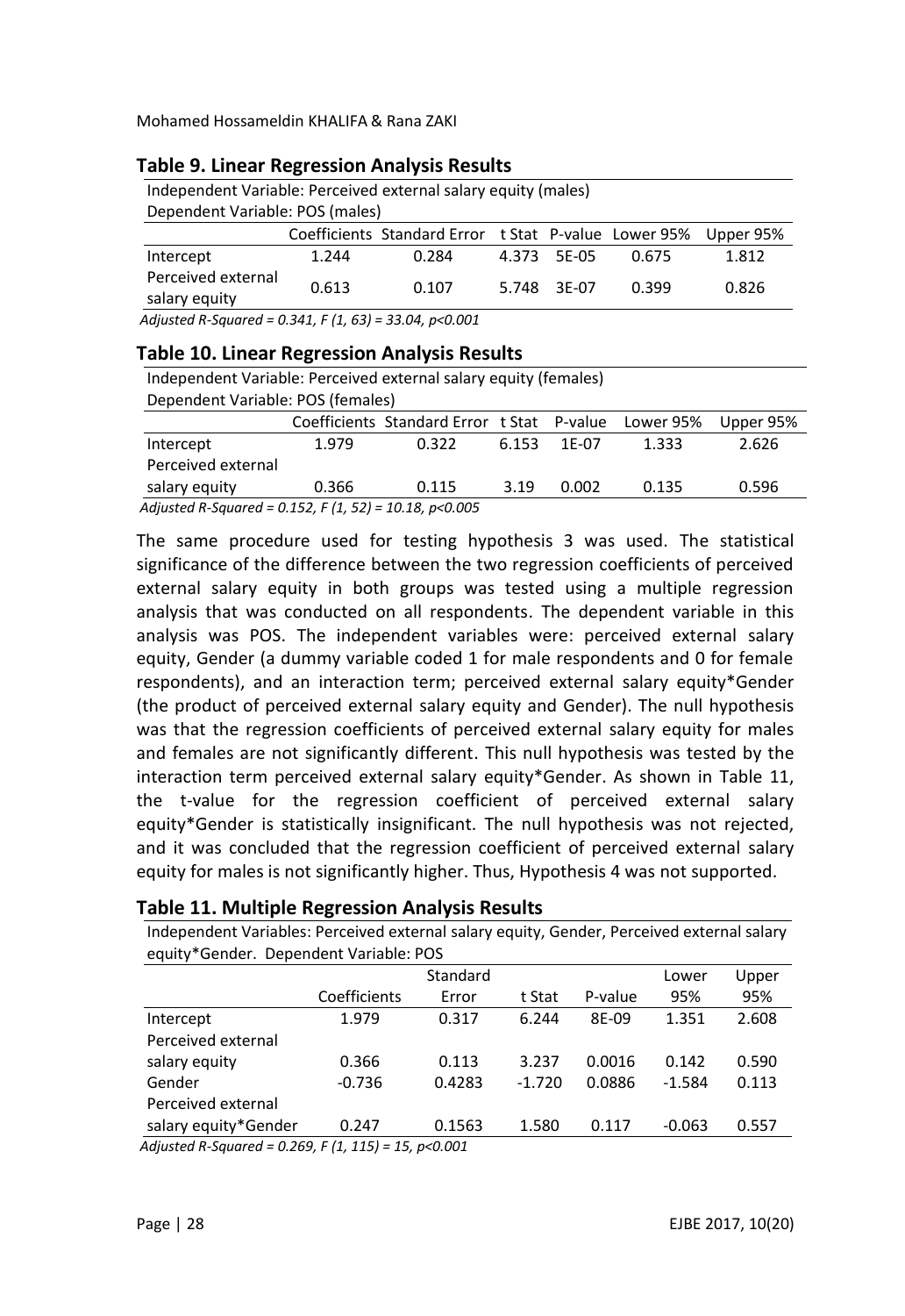# **6. Discussion and Conclusion**

Drawing on data gathered from 115 Egyptian white-collar employees, the present study findings suggest that both perceived internal and external salary equities are significantly positively related to POS (in support of Hypotheses 1 and 2). Further, the results, in support of Hypotheses 3, suggest that the relationship between the internal facet of perceived salary equity and POS is stronger among males.

With regards to the theoretical contributions of the study, the findings of Hypotheses 1 and 2 provide evidence from Egypt that supports prior research advocating a positive relationship between perceived equity and POS (Rhoades & Eisenberger, 2002; Ambrose & Schminke, 2003; Vacziova, 2016; Eisenberger, Ford, Buffardi, Stewart & Adis, 2017; Virgolino et al., 2017). As aforementioned, this contribution is significant, because workplace preferences and attitudes (such as inequity aversion and equity sensitivity) cross-culturally vary (Hofstede, 2001; Wheeler, 2002; Allen, Takeda, & White, 2005). Thus, it can be expected that the strength and/or nature of the relationship between perceived equity and POS varies from one national culture to another.

Since there is a positive relationship between perception of salary equity and POS, then managers of Egyptian organizations should ensure that their employees will always perceive equitable treatment when they compare their salaries to those of others inside and outside the organization. To increase perceived internal salary equity, employees must be educated about the 'inputs' their coworkers contribute (such as job effort, working hours, and performance), as well as those coworkers' pay level (the outcome). This would avert the processing of false equity assessments. Linking performance appraisal results to monetary compensation, and communicating this link can be an effective policy. To upsurge perceived external salary equity, managers must regularly monitor, and consider competitors' compensation strategies when formulating internal monetary compensation policies.

The findings of testing Hypotheses 3 support Hofstede's (2001) and Vaskova's (2006) arguments that men care more than females for the financial aspects of a job. The findings also support Brockner & Adsit's (1986) assertions that men are more sensitive than women to equity. An important managerial implication of these findings pertains to selection policies. Since women exhibited a weaker relationship between perceived salary equity and POS, it could be expected that female job applicants are more suitable for vacancies where the employee is likely to perceive inequitable salary.

The cross-cultural research design employed in the present study constitutes a major limitation. According to Cooper and Schindler (1999), determining the timeorder of two variables (which variable takes place before the other one) is essential to establishing a causal relationship between those two variables. Thus, because time-order of variables cannot be determined in cross-sectional research designs,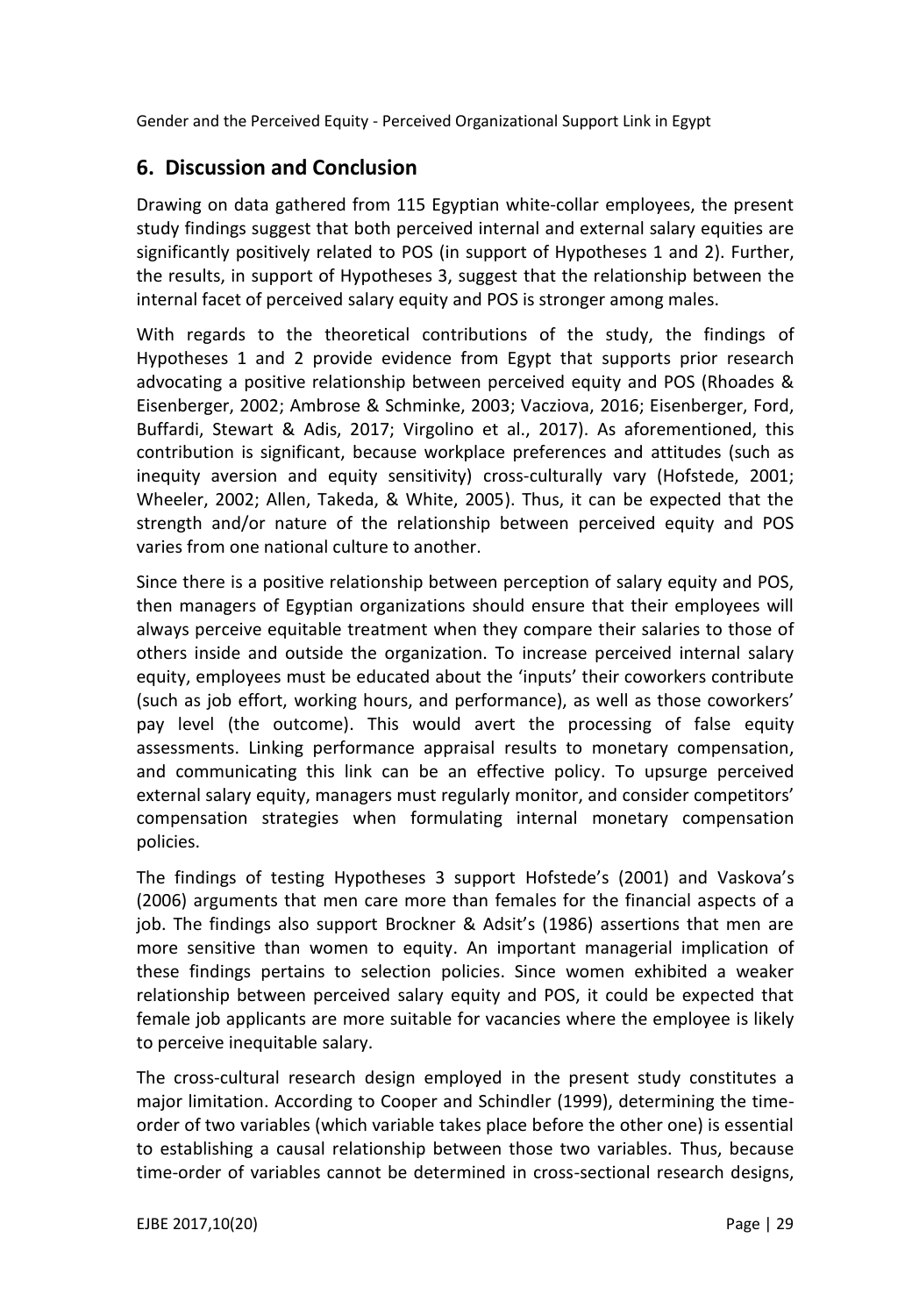the findings of the present study should be applied with great caution. It should be noted, however, that the provided rationale behind hypothesizing a causal relationship between perceived equity as a predictor and POS as a criterion variable (Shore & Shore, 1995) helps reduce that suspicion.

Another limitation of the study is that the independent and dependent constructs (perceived internal and external salary equities and POS) were all measured using the same questionnaire. This constitutes a limitation because according to Podsakoff, MacKenzie and Lee (2003), measuring independent and dependent variables in the same measurement context (in terms of time and position in the questionnaire) can contribute to common method bias. This can undermine the validity of the inferred conclusions about the relationship studied. Further, the fact that other factors that may affect POS (such as demographic characteristics) were not controlled for in the regression analyses conducted constitutes another limitation. Furthermore, the fact that the sample used involved only Egyptian holders of higher degrees taught and assessed in English constitutes a limitation. This is because holders of such degrees in Egypt tend to concentrate in certain social categories. Thus, the findings should be applied with caution to others not possessing the same kind of education.

A recommendation for future research is to study the relationship between perceived salary equity and POS using a longitudinal research design to overcome the aforementioned shortcomings of the present study's cross-sectional design. An additional recommendation is to study the relationship between other facets of perceived equity (such as perceived recognition equity and status equity) and POS.

## **References**

Adams, J. S. (1963). Toward an Understanding of Inequity. *Journal of Abnormal and Social Psychology,* 67(5), 422-436. <https://doi.org/10.1037/h0040968>

Adams, J. S. (1965). Inequity in Social Exchange. *Advances in Experimental Social Psychology,* 2, 267-299. [https://doi.org/10.1016/S0065-2601\(08\)60108-2](https://doi.org/10.1016/S0065-2601(08)60108-2)

Allen R.S., Takeda M., & White C.S. (2005). Cross-cultural Equity Sensitivity: A Test of Differences between the United States and Japan. *Journal of Managerial Psychology,* 20(8), 641-662. <https://doi.org/10.1108/02683940510631426>

Ambrose, M., & Schminke, M. (2003). Organization Structure as a Moderator of the Relationship between Procedural Justice, Interactional Justice, Perceived Organizational Support, and Supervisory Trust. *Journal of Applied Psychology,* 88(2), 295-305. <https://doi.org/10.1037/0021-9010.88.2.295>

Amgheib, A. I. (2016). *How leadership styles and follower characteristics predict follower work outcomes in Libyan organisations* (Unpublished doctoral dissertation). Kingston University, London, United Kingdom.

Arnania-Kepuladze, T. (2010). Gender Stereotypes and Gender Feature of Job Motivation: Differences or Similarity. *Problems and Perspectives in Management,* 8(2), 84-93.

Barrett, M., & McIntosh, M. (2015). *The anti-social family*. London: Verso Books.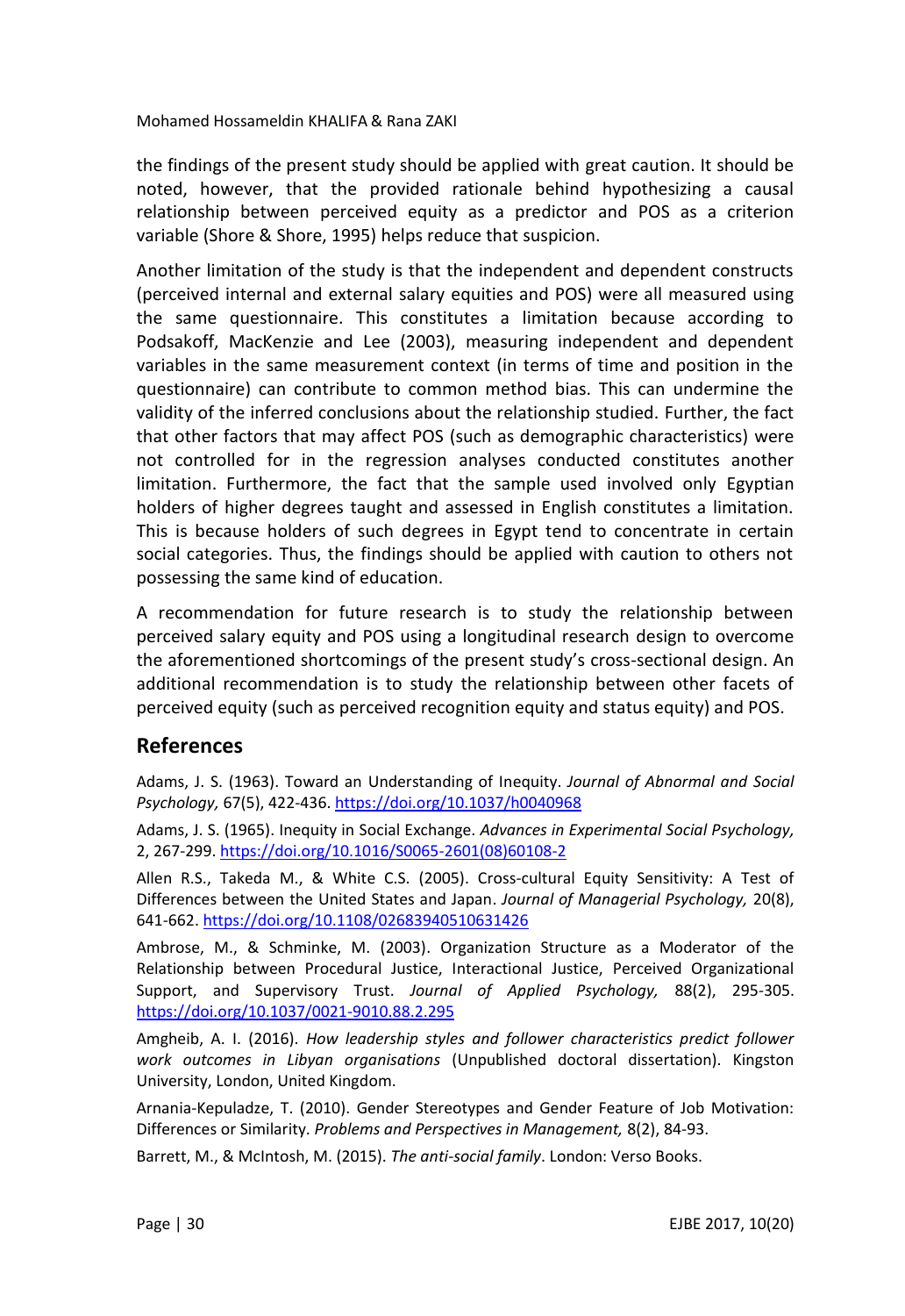Brockner, J., & Adsit, L. (1986). The Moderating Impact of Sex on the Equity–Satisfaction Relationship: A Field Study. *Journal of Applied Psychology,* 71(4), 58[5.](https://doi.org/10.1037/0021-9010.71.4.585) <https://doi.org/10.1037/0021-9010.71.4.585>

Carrell, M. R., & Dittrich, J. E. (1978). Equity Theory: The Recent Literature, Methodological Considerations, and New Directions. *Academy of Management Review,* 3(2), 202-210[.](https://doi.org/10.5465/AMR.1978.4294844) <https://doi.org/10.5465/AMR.1978.4294844>

Chhokar, J. S., Zhuplev, A., Fok, L. Y., & Hartman, S. J. (2001). The Impact of Culture on Equity Sensitivity Perceptions and Organizational Citizenship Behavior: A Five-country Study. *International Journal of Value-Based Management,* 14(1), 79-98. <https://doi.org/10.1023/A:1007865414146>

Cohen, J., Cohen, P., West, S. G., & Aiken, L. S. (2013). *Applied multiple regression/correlation analysis for the behavioral sciences*. London: Routledge.

Cooper, D. R., & Schindler, P. S. (1999). *Business research methods* (8<sup>th</sup> edition). Irwin, CA: McGraw-Hill.

DeConinck, J. B. (2010). The Effect of Organizational Justice, Perceived Organizational Support, and Perceived Supervisor Support on Marketing Employees' Level of Trust. *Journal of Business Research,* 63(12), 1349-1355[.](https://doi.org/10.1016/j.jbusres.2010.01.003) <https://doi.org/10.1016/j.jbusres.2010.01.003>

Eisenberger, R., Huntington, R., Hutchison, S., & Sowa, D. (1986). Perceived Organizational Support. *Journal of Applied Psychology,* 71(3), 500-507. [https://doi.org/10.1037/0021-](https://doi.org/10.1037/0021-9010.71.3.500) [9010.71.3.500](https://doi.org/10.1037/0021-9010.71.3.500)

Festinger, L. (1957). *A theory of cognitive dissonance*. Evanston, IL: Row & Peterson.

Frazier, P. A., Tix, A. P., & Barron, K. E. (2004). Testing Moderator and Mediator Effects in Counseling Psychology Research. *Journal of Counseling Psychology,* 51(1), 115-134. <https://doi.org/10.1037/0022-0167.51.1.115>

Hofstede, G. H. (2001). *Culture's consequences: comparing values, behaviors, institutions and organizations across nations*. Thousand Oaks, CA: Sage Publications.

Huseman, R. C., Hatfield, J. D., & Miles, E. W. (1987). A New Perspective on Equity Theory: The Equity Sensitivity Construct. *Academy of Management Review,* 12(2), 222-234. <https://doi.org/10.5465/AMR.1987.4307799>

Kahn, A., Krulewitz, J. E., O'Leary, V. E., & Lamm, H. (1980). Equity and Equality: Male and Female Means to a Just End. *Basic and Applied Social Psychology,* 1(2), 173-197. [https://doi.org/10.1207/s15324834basp0102\\_6](https://doi.org/10.1207/s15324834basp0102_6)

Kurtessis, J. N., Eisenberger, R., Ford, M. T., Buffardi, L. C., Stewart, K. A., & Adis, C. S. (2017). Perceived Organizational Support: A Meta-analytic Evaluation of Organizational Support Theory. *Journal of Management*, 43(6), 1854-188[4.](https://doi.org/10.1177/0149206315575554) <https://doi.org/10.1177/0149206315575554>

Leibbrandt, A., & List, J. A. (2014). Do Women Avoid Salary Negotiations? Evidence from a Large-scale Natural Field Experiment. *Management Science,* 61(9), 2016-2024[.](https://doi.org/10.1287/mnsc.2014.1994) <https://doi.org/10.1287/mnsc.2014.1994>

Loi, R., Hang‐Yue, N., & Foley, S. (2010). Linking Employees' Justice Perceptions to Organizational Commitment and Intention to Leave: The Mediating Role of Perceived Organizational Support. *Journal of Occupational and Organizational Psychology,* 79(1), 101- 120. <https://doi.org/10.1348/096317905X39657>